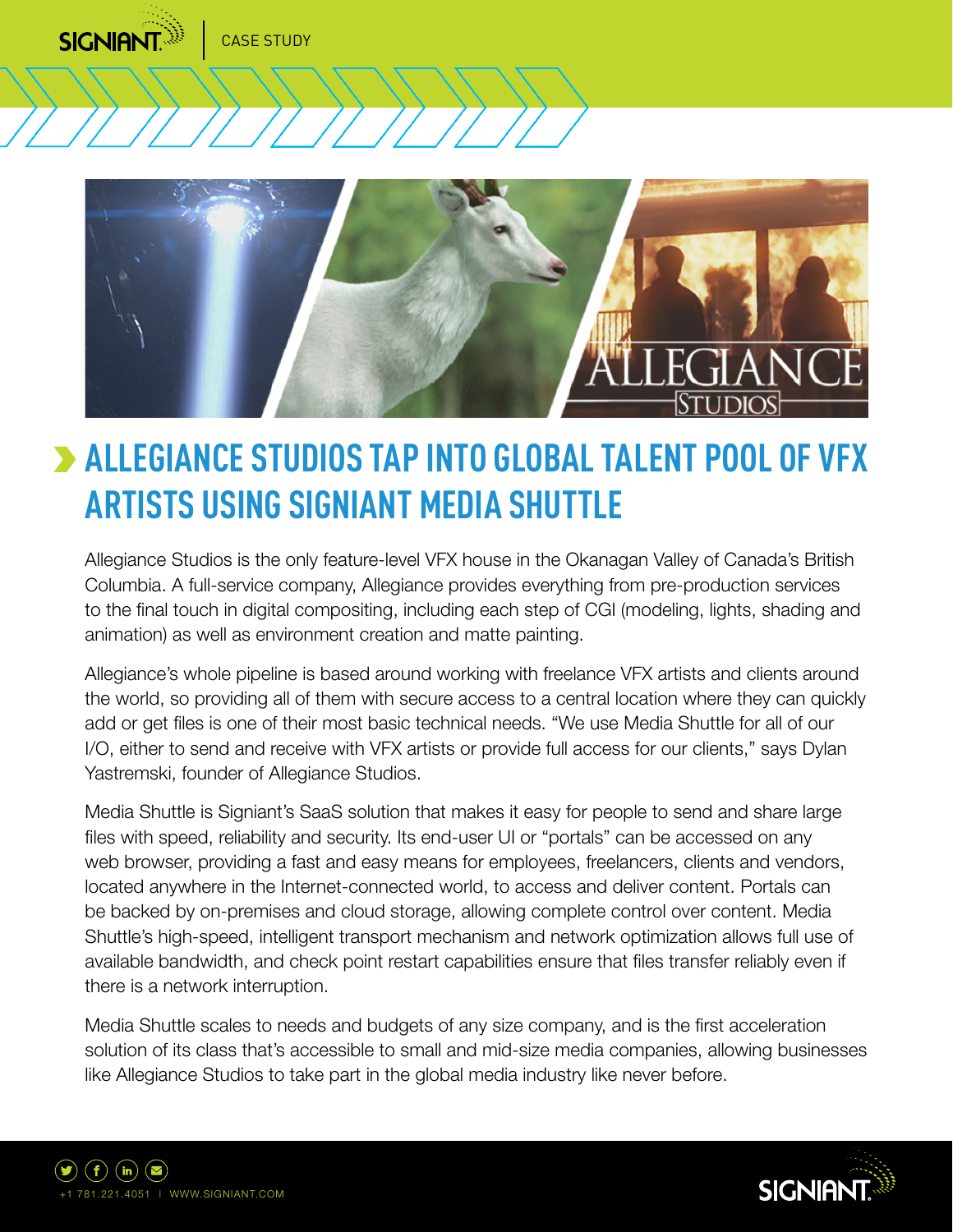## **OTHER SOLUTIONS ALLEGIANCE TRIED: FTP AND SIGNIANT COMPETITOR**

### FTP physically pains me, now that I'm used to Media Shuttle. If we have to pull an episode off a client's FTP, it takes at least a day or two of just waiting to get the footage."

~ Dylan Yastremski, Founder of Allegiance Studios

Over the years, Allegiance has tried several solutions including FTP, which Yastremski says "physically pains me, now that I'm used to Media Shuttle."

The performance advantages of Media Shuttle have made a substantial difference for Allegiance. For example, they have a 1 Gig internet connection. If they are sending and receiving from production houses that have the same type of bandwidth, they can send 2TB of data "in no time at all." To compare, there are times when they're asked to pull a single episode off a client's FTP and it takes "at least a day or two of just waiting to get the footage." To avoid the slowdown, when clients mention they have an FTP, Allegiance encourages them to use Media Shuttle instead.

Yastremski demonstrates his pitch: "We say, 'Hey, we have our own set up, it's significantly faster and more secure than FTP. It keeps logs of everything as well if that's one of the security issues you're worried about. Here's your login info, we've set up a folder directory, and everything is based in a browser.'"

Of course, security is also a major concern with FTP, and has even been banned by the largest media companies. Media Shuttle ensures content is secure during transit and at rest, and also offers security and control features like the ability to assign end-user permissions and folder access within portals, so that freelancers and clients can only access the content they need within a file directory.

"You don't have to worry about an artist making a mistake like moving an entire show directory to a sub folder, and we always know who has access to which content," says Yastremski. "We now actually have control over all of our data."

While Allegiance still sees some clients using FTP, it's increasingly rare, especially among companies that seek to work on big budget productions. Many of the large studios have effectively banned FTP and will only work with companies that use Signiant or Aspera, because they meet the highest industry-standard security measures.